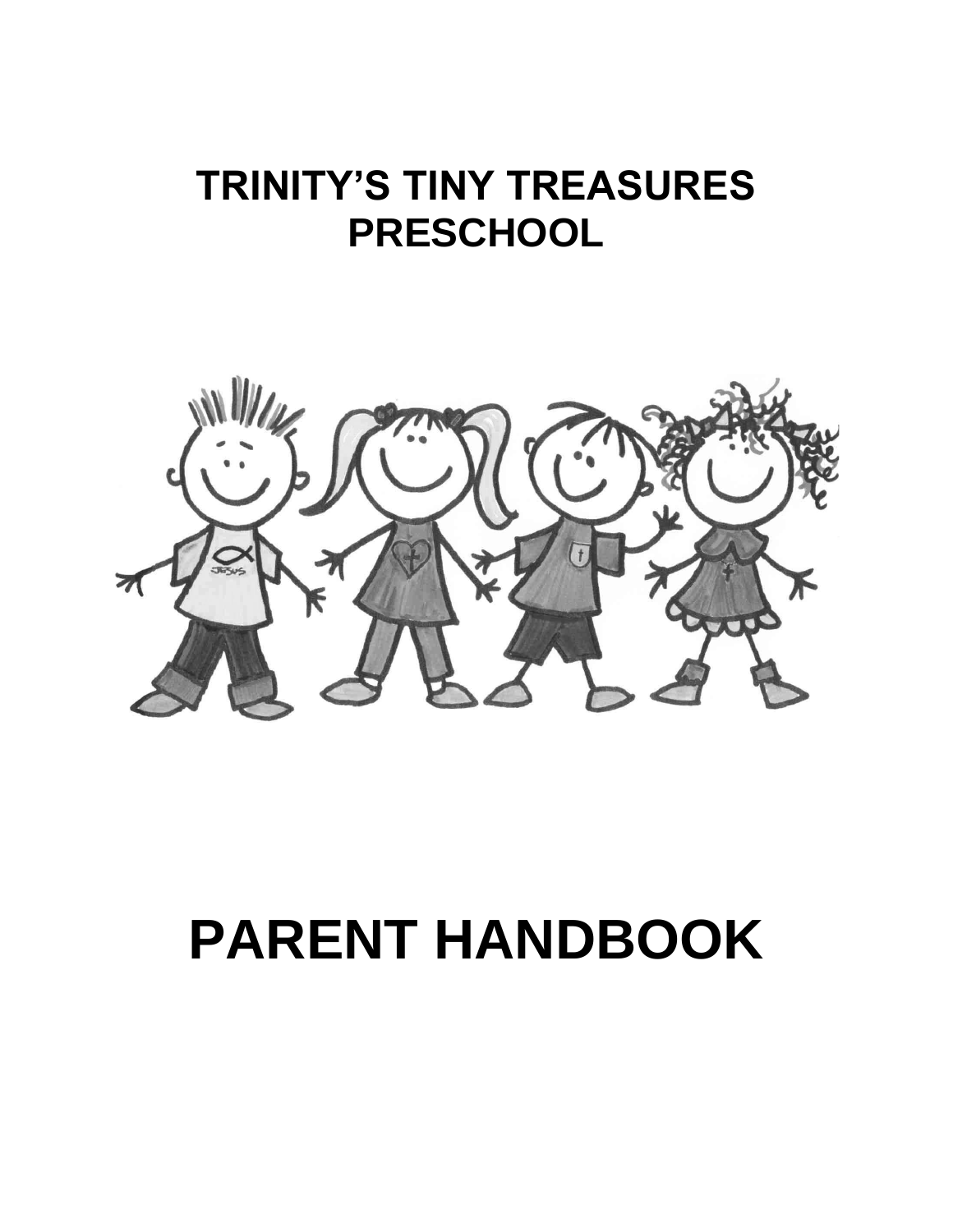#### **-PURPOSE AND MISSION-**

"Trinity's Tiny Treasures" is a ministry of Trinity United Methodist Church, Hutchinson, Kansas and is a nonprofit preschool organization serving children ages 2 1/2 through 5.

We are designed to make your child's first school experience a meaningful and happy one. Our goal is to provide hands-on learning opportunities for your child to develop his/her social, intellectual, emotional, and motor skills. Children are accepted without discrimination in regard to race, color, sex, or national origin. We ask only that they are potty trained before entering our program.

#### **-WHAT YOU CAN EXPECT FROM OUR PRESCHOOL-**

-Learning in a Christian atmosphere.

-Development of positive relationships between students as well as between students and teachers.

-Teaching of academic concepts that will help to prepare children for their kindergarten experience.

-Development of social skills such as sharing, taking turns, raising hands to answer questions, following directions, and showing respect to others.

-Enhanced development of both large muscle skills, such as running and jumping, and small muscle skills such as coloring and cutting with scissors.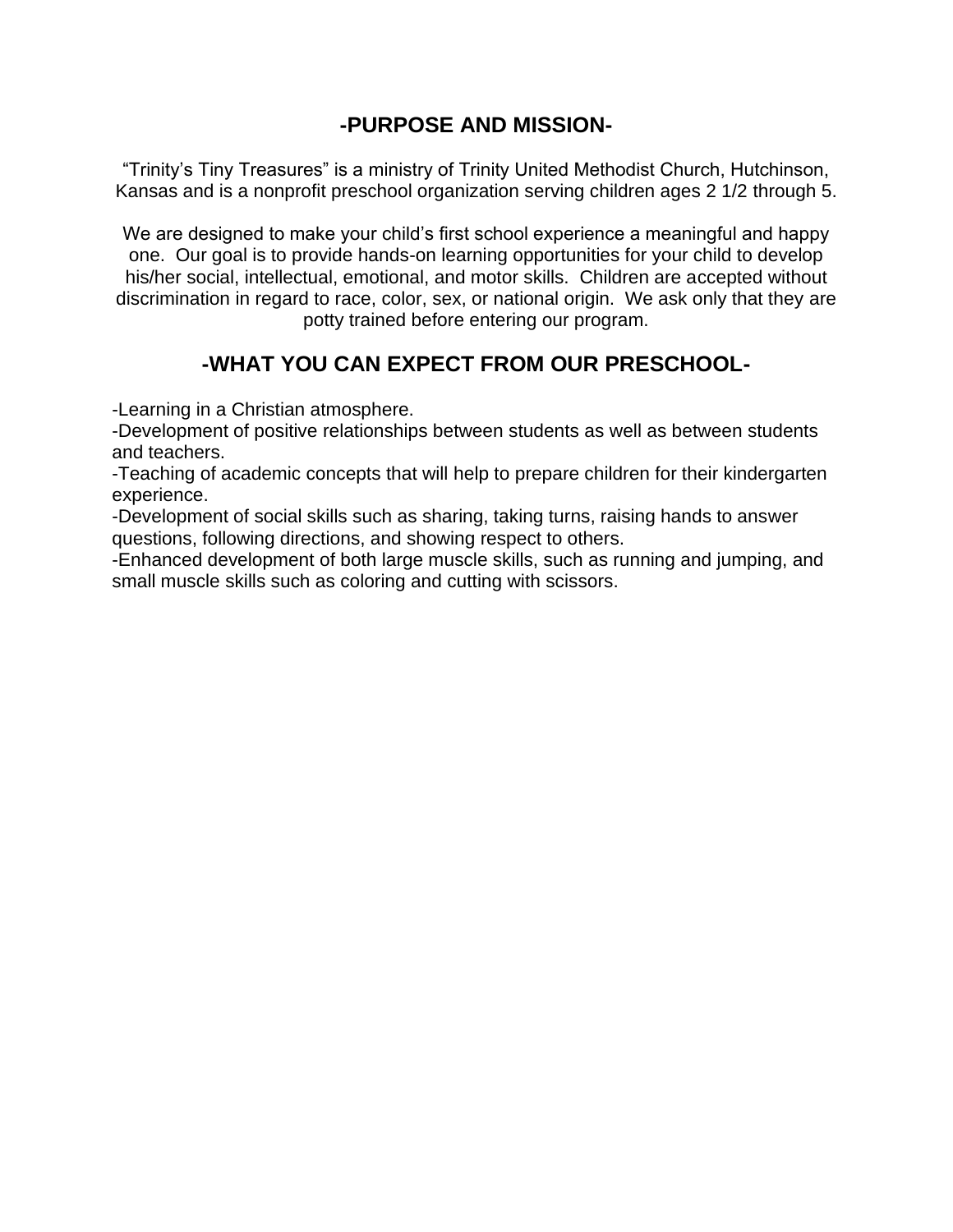#### **-GENERAL POLICIES-**

#### Admission and Dismissal Policy:

Trinity's Treasures is non-discriminatory regarding race, color, religion, national origin, ancestry, or gender. All children must be toilet trained and up to date on immunizations before being accepted into our program.

Our staff provides quality care to every child entered in our program. If your child has a diagnosed condition that affects him/her emotionally and/or physically, we respectfully request that our staff is informed of this issue prior to admission into our program so that we can best determine our capacity to offer effective care for your child.

If our staff determines that we cannot meet the needs of your child and/or there exists negative effects on other children due to your child's behavior or through requiring staff time needed by other children, we reserve the right to dismiss your child from the program.

Examples of such behavior include but are not limited to (1) verbal disrespect displayed to our staff and/or other children, (2) physical aggression exhibited toward our staff and/or other children, (3) damage caused by your child to church property and/or property belonging to staff and/or other children, and/or (4) indications of self mutilation.

Experiences by our staff of any of the above-named issues will be discussed with the child's parent or guardian prior to dismissal.

We also reserve the right to dismiss your child from our program if a diagnosed medical and/or emotional condition is not fully disclosed to our staff upon admission.

We strive to have an open-door policy to our program and parent/teacher interaction in strongly encouraged.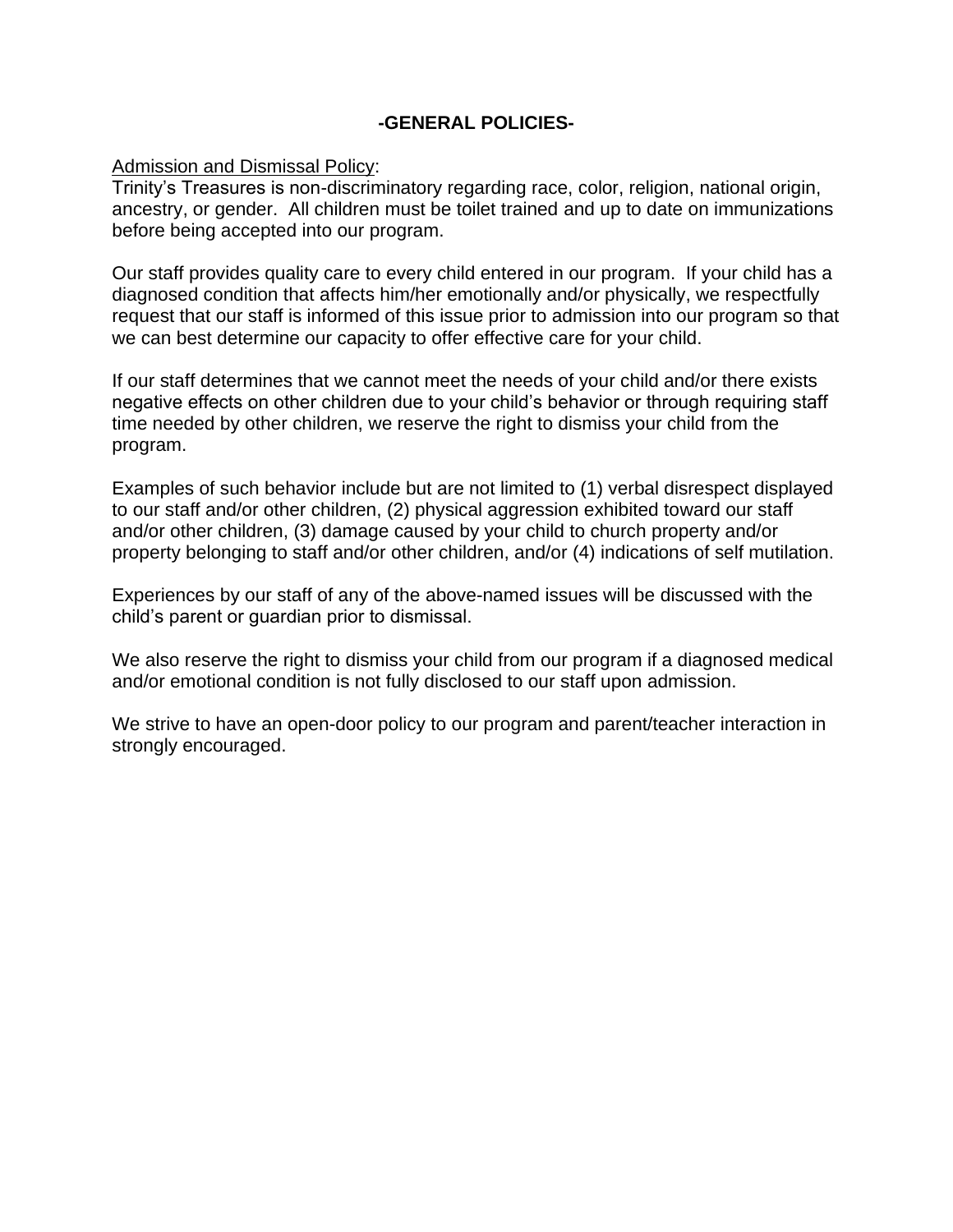#### **Operating hours and days**

-The 3-year-old program meets Mon thru Thurs from 9:00AM-11:00AM -There are two options for 4- & 5-year-old sessions which meet Monday through Thursday. 1) 8am-3pm 2) 12pm-3pm

-A calendar of specific days closed will be provided at the beginning of each school year.

## **Pre-K Full Day Option**

-Parents may enroll their child in the **BOTH** the AM and PM Pre-K sessions. -Children will be taught similar concepts but different curriculum in each session. -The morning class ends at 11:00am and the afternoon class begins at 12:00pm. -Parents may choose to pick up their child for the lunch hour OR they may send a sack lunch with their child and the child can stay at school during that time with staff supervision.

-Children must be picked up for the day at the end of the afternoon session at 3:00pm.

#### **Enrollment policies**

-Your child must be at least 2 1/2 years old on or before August 31st of the enrollment year.

-All enrolled children must be current on immunizations. We do not accept children into our program who have not been immunized unless it is for a medically documented reason.

-Your child must be FULLY potty trained before entering school.

-There is a \$50 nonrefundable enrollment fee for the school year.

## **Paying tuition**

-Checks are to be made payable to Trinity United Methodist Church.

-Tuition is due on the 1st of each month.

-Monthly fees 2021-2022 school year: -

3 year olds-\$120/mo

Pre-K \$135 per month (1 session)

\$270 per month (both sessions)

#### **Late fees**

-If tuition is over 10 days late or the check is returned, a \$25 fee will be added.

-If a check is returned twice, payment will be accepted in cash only for the remainder of the year.

-If late tuition is not paid within 10 days after the next month's tuition is due, your child will be dismissed from the program.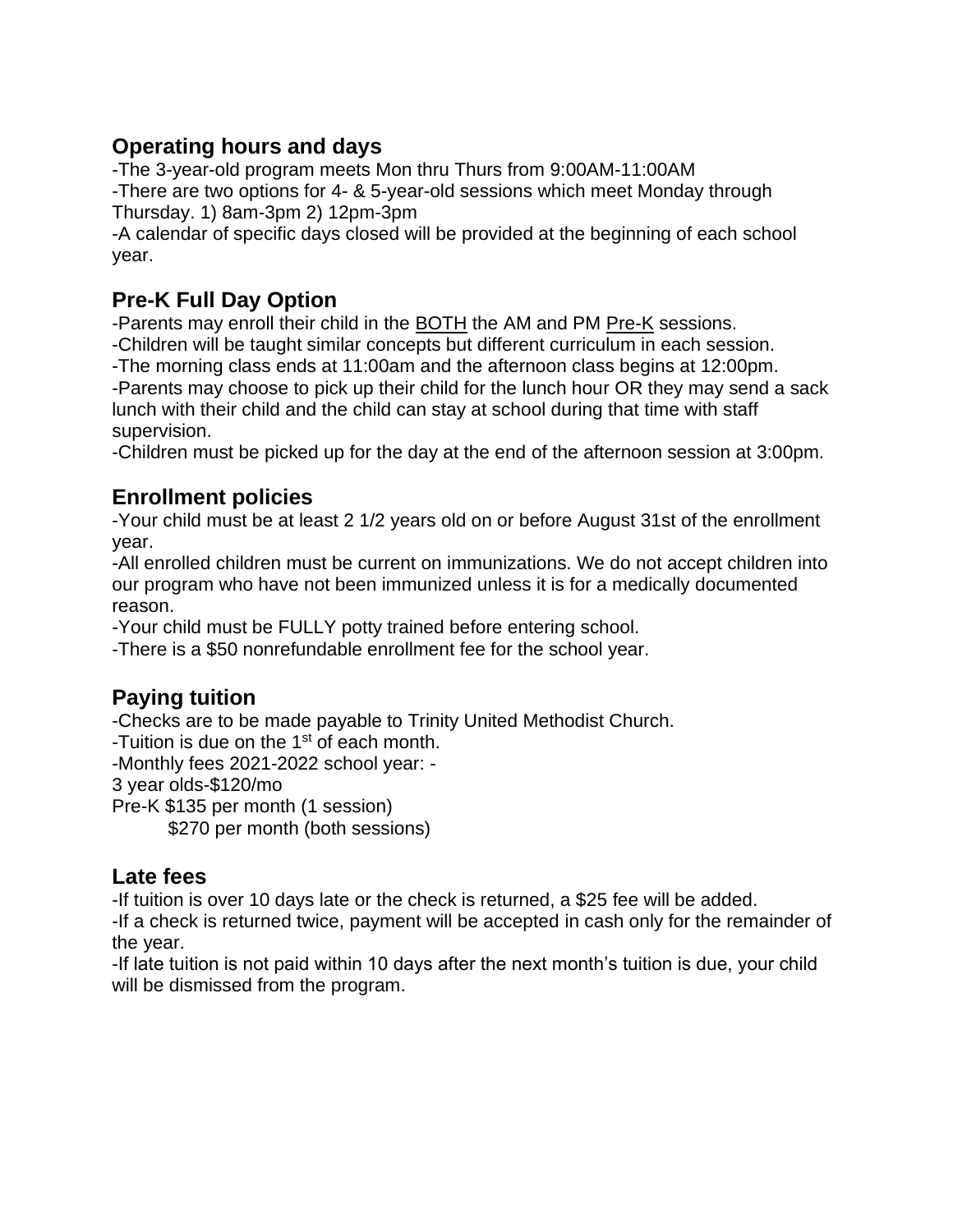#### **Drop Policy**

-If you at any time decide to drop from the program you are required to give a 2-week written notice. If your two-week notice falls in the middle of a month you are still responsible for the entire month's tuition.

#### **Health forms/student records**

-All students must have the following forms on file:

- 1) Enrollment form
- 2) Authorization for emergency medical care
- 3) Health assessments and immunization report
- 4) Media Release Form
- 5) A copy of your child's IEP *IF* they have one

-All student records are kept confidential

-Records will be made available to the parents upon request.

-We DO require that all preschool children be up to date on their immunizations. The ONLY exception we make to immunizations is a medically documented condition.

#### **Sickness**

-Do NOT send your child to preschool if:

1) They have a temperature of 100 degrees or higher. If your child does run a fever, he/she cannot return until they have been fever free for 24 hours without medication.

2) They have diarrhea or are vomiting.

- 3) They have a rash or discharge from the eyes.
- 4) They have a communicable disease (such as chicken pox or head lice)

#### **Medications:**

-If your child needs to take medicine while at preschool, or carries an epipen because of severe allergies, you must sign a form and the medicine in the original container so that the name of the child and correct dosage can be read on the prescription label. -No medicines of any form will be given to your child without prior written permission from you.

#### **Bringing your child to school:**

-Please do not bring your child more than five minutes before class starts. -Always have an **adult** walk your child into the building and into his/her classroom.

-Your child should bring a regular sized backpack to school with his/her name on it every day. Please check it nightly for papers or notes from the teacher.

#### **Picking up your child after school:**

-Children should be picked up no more than 5 minutes after class dismisses. -Children will never be released to anyone except the adults you have authorized on the enrollment form unless other arrangements have been made in advance. -Please come into the building to get your child.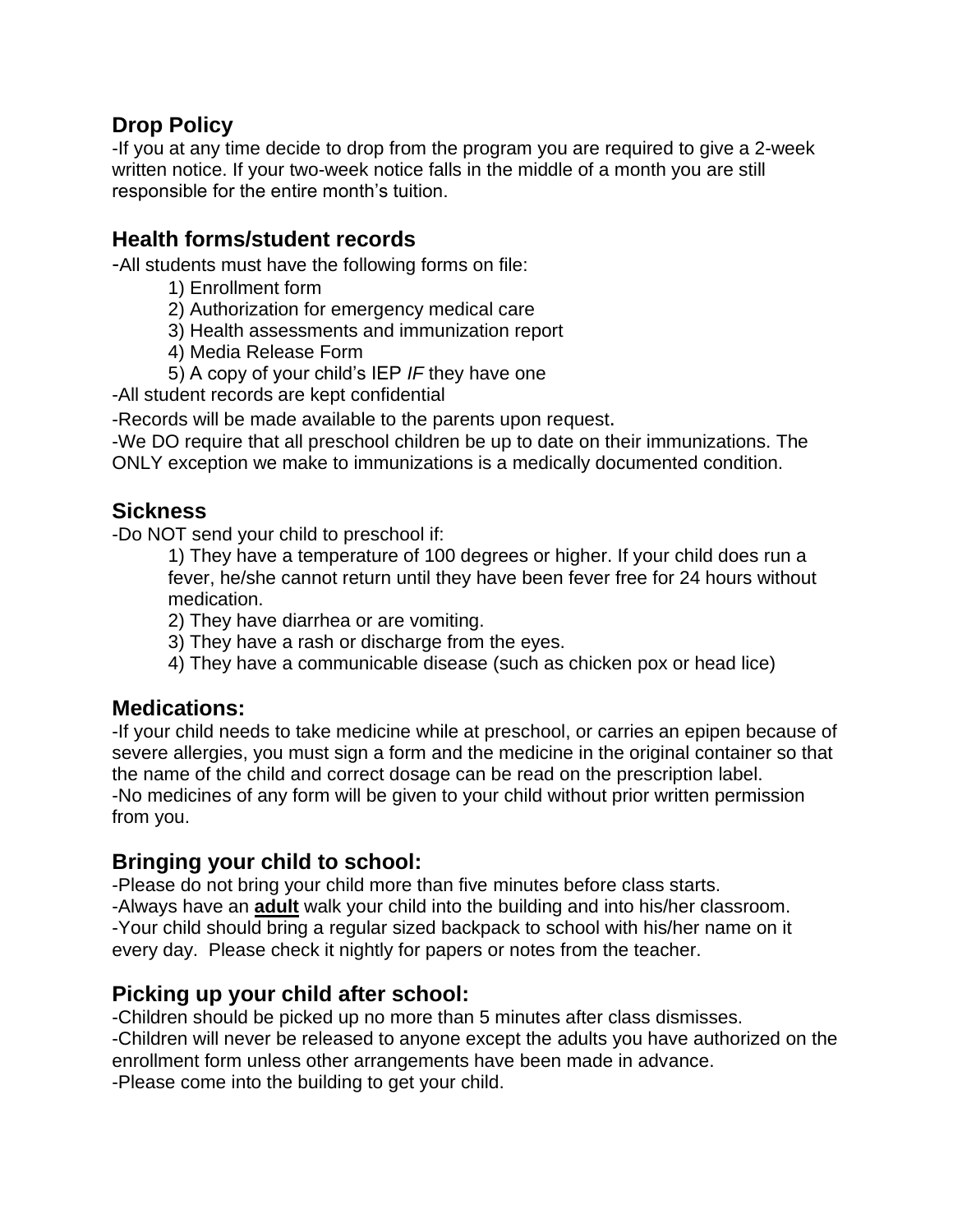#### **Fees for picking up your child late:**

-If you know you will be late picking up your child, please notify us in advance. -If your child is picked up 5-15 minutes after class has ended without prior notification, you will be charged an overtime fee of \$5.00. You will be charged \$1.00 for every minute after fifteen minutes.

#### **Clothing**

**-Due to the ground cover on the playground being rock/gravel we only allow tennis shoes to be worn at preschool. You may not send tennis shoes with your child to change into-they must be worn all day, or your child will not be able to participate in gross motor activities with the rest of the class.**

-Your child should wear washable play clothes appropriate for the weather. -Coats should have your child's name written on them to avoid confusion.

#### **Snacks**

-Your child will be provided one nutritional snack per session. (Pre-K only) -We are not allowed to serve homemade foods to our enrolled students for birthday, holidays, etc…However; parents are welcome to bring treat bags for the class for such occasions.

-If your child has a food allergy, make sure the Director has a list of foods he/she cannot have.

#### **Items from home/show and tell.**

-Please do not allow your child to bring toys from home unless they are specifically for show and tell.

-Show and tell items should always remain in your child's book bag except when he/she is presenting them to the class.

-Pets should never be brought into the classroom.

-Please do not send anything of value or anything that could potentially be dangerous. - -We cannot assume responsibility for items brought to school.

-We do not allow play weapons of any kind in our classrooms. (Guns, swords, etc…)

#### **Discipline policy**

-All children will be treated with and taught respect. There will be no spanking or other forms of physical or psychological punishment. If your child is disruptive, he/she will sit apart from the rest of the group for a period. The teacher will discuss the situation with your child and make suggestions for better choices of behavior. Continual disruptive behavior will result in a conference with the parents.